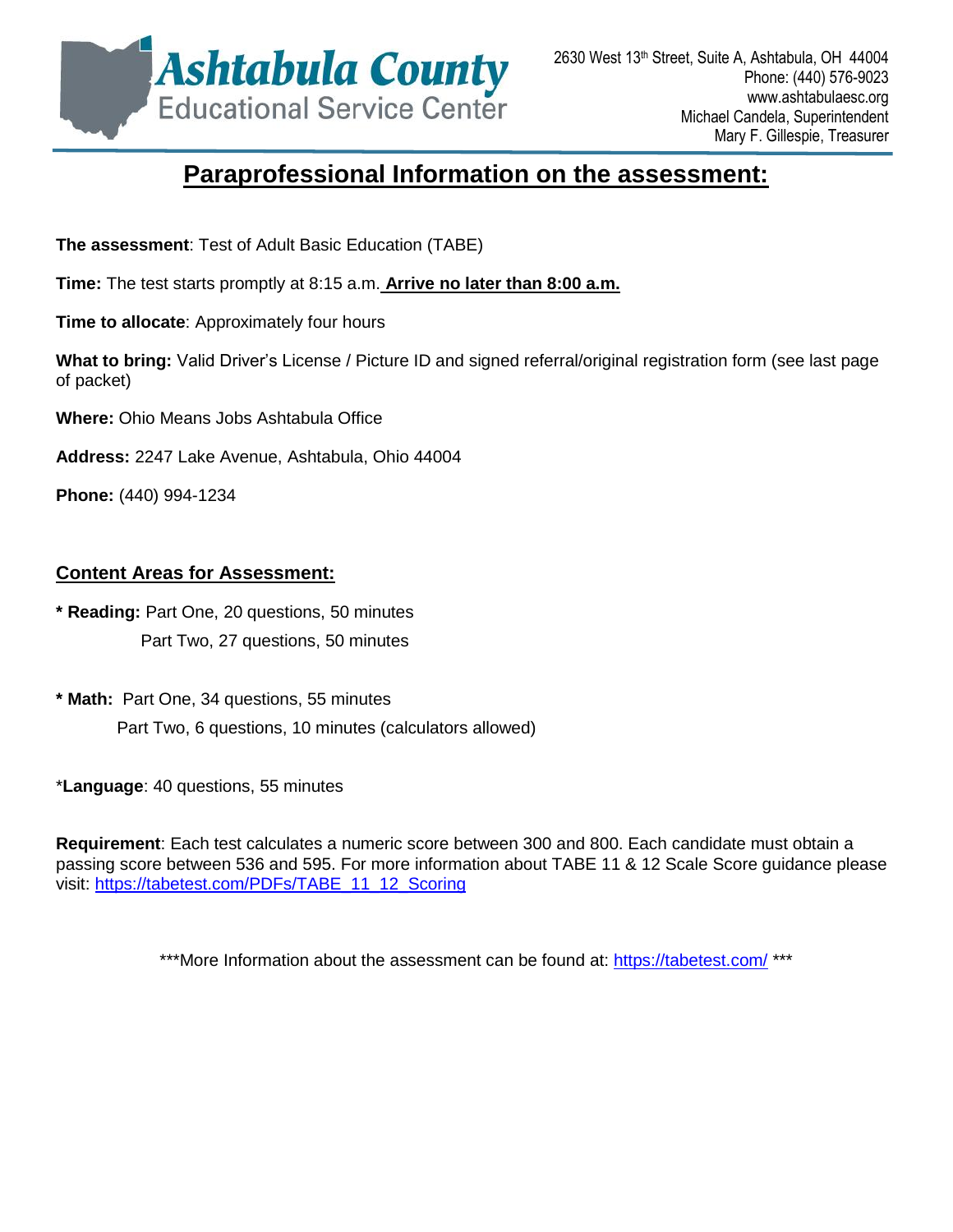

# **Paraprofessional Assessment Pr[eparation Information](http://www.acesc.k12.oh.us/)**

The Ashtabula County Aspire Program through A-Tech offers fre[e remediation courses.](http://www.acesc.k12.oh.us/) 

#### *If you do not obtain the passing score, or if you are interest[ed in preparing for the TABE assessment,](http://www.acesc.k12.oh.us/)  you will be offered the opportunity for free remediation clas[ses and an opportunity to re-test.](http://www.acesc.k12.oh.us/)*

To register for Aspire classes contact Melissa Brown at [Melissa.brown@atech.edu](mailto:Melissa.brown@atech.edu) [or \(440\) 576-5599.](http://www.acesc.k12.oh.us/) 

### Location of Basic Skills Remediation Classes:

Connection Center Ashtabula – 3816 Donahoe Drive, As[htabula](http://www.acesc.k12.oh.us/)

Tuesday and Thursday – 11:00 a.m. to 2:00 p.m.

Ashtabula YMCA – 263 West Prospect Road, Ashtabula

Monday and Wednesday – 8:00 a.m. to 11:00 a.m.

Youth Training Center – 5402 Main Avenue, Ashtabula

Tuesday, Wednesday, and Thursday – 5:00 p.m. to 8:00 p.m.

A-Tech – 1565 State Route 167, Jefferson

Tuesday, Wednesday, and Thursday – 5:00 p.m. to 8:00 p.m.

Conneaut Library – 304 Buffalo Street, Conneaut

Monday and Wednesday – 12:00 p.m. to 2:00 p.m.

- Geneva, Grand Valley, and Andover Hybrid Options are available
- Distant Education is available to all enrolled students

### **TABE Test Study Guides**

This 49-page booklet includes test-taking strategies and hints for the Reading, Mathematics and Language portions

<http://www.studyguidezone.com/pdfs/tabeteststudyguide.pdf>

### McGraw-Hill Online Teaching Tools

The following links lead to online activities designed as additional instruction and practice:

- McGraw-Hill Online Learning Center (Reading) [http://highered.mcgraw-hill.com/sites/0809222310//](http://highered.mcgraw-hill.com/sites/0809222310/)
- McGraw-Hill Online Learning Center (Math)<http://highered.mcgraw-hill.com/sites/0809222329/>

The following link leads to online practice tests to help prepare for the TABE exam <https://www.test-guide.com/free-tabe-practice-tests.html>